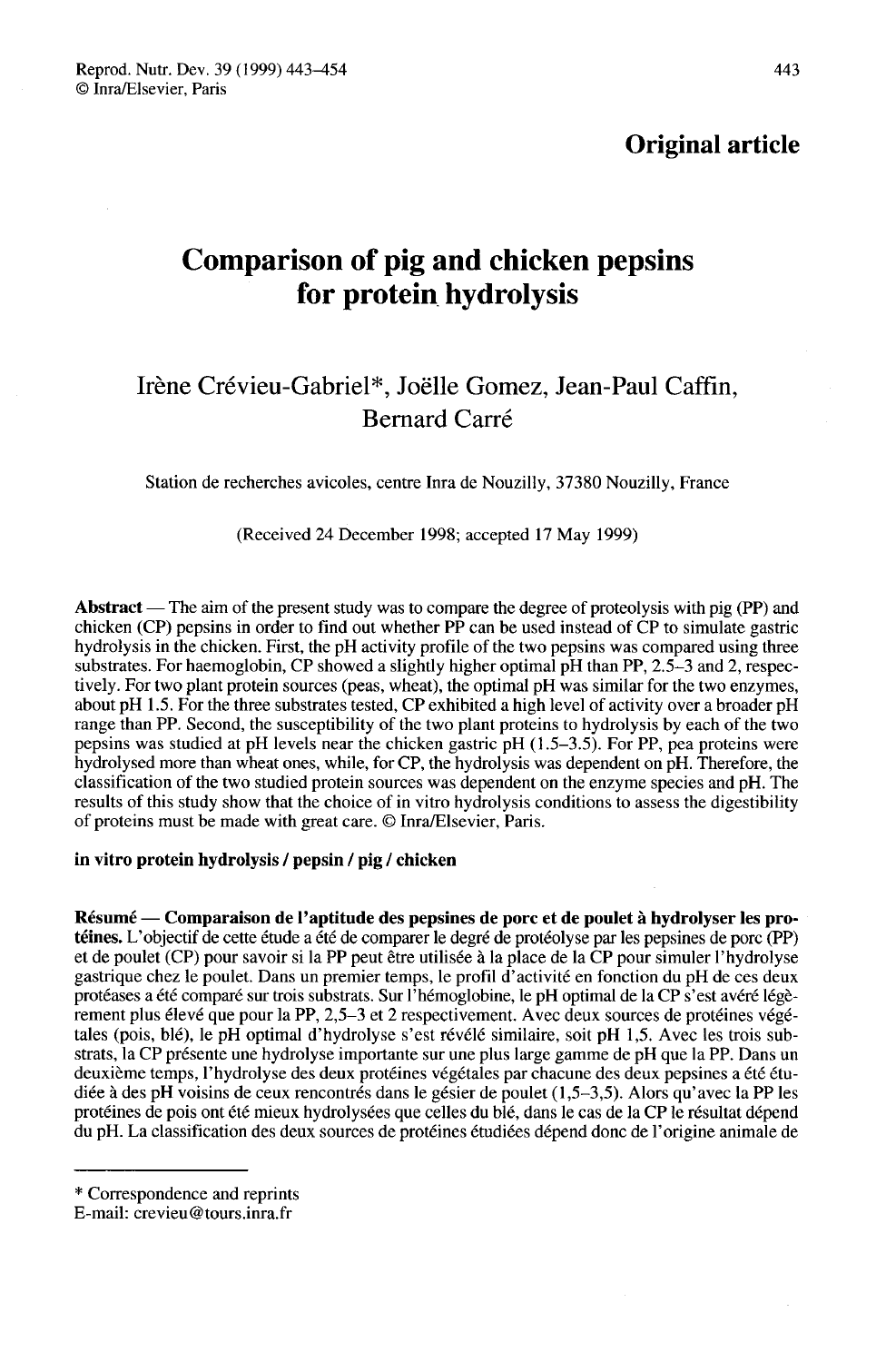l'enzyme utilisée, et du pH. Les résultats de cette étude montrent que les méthodes de prédiction de la digestibilité des protéines par hydrolyse in vitro doivent porter une attention particulière quant au choix des conditions d'hydrolyse utilisées. @ Inra/Elsevier, Paris.

hydrolyse in vitro de protéines / pepsine / porc / poulet

## 1. INTRODUCTION

In order to formulate diets for animal nutrition, it is necessary to know the amino acid digestibility of feeds. Tables of amino acid digestibility coefficients for a wide variety of common feedstuffs have been published [24, 25]. There is, however, a great variation among different samples of the same feedstuff. Thus, in vitro assays are needed in order to predict the protein digestibility of feed ingredients. Numerous studies have been conducted for this purpose.

In most cases, the conditions used, such as temperature, pH and time, for predicting digestibility are those met in the digestive tracts of mammals and not in birds [9, 11, 26]. But these two phyla show differences in digestive physiology. Body temperature is slightly higher in the chicken, about 40 °C instead of 37 °C in pig. The pH values along the digestive tract are not the same [5, 15, 21 and depending on the pH, proteins have various structures, which can lead to various susceptibilities of hydrolysis. The transit time to the end of the small intestine is shorter in chickens, about 4 h for soluble compounds and 6 h for insoluble compounds [32], than in pigs, about 5 h 30 min for soluble compounds and 14 h 30 min for insoluble compounds [7]. Moreover, the characterization of avian enzymes reveals differences with respect to activities and inhibitor sensitivities as compared to mammalian enzymes [3, 17-19, 28].

Among the various one-enzyme or multienzyme in vitro methods, the pepsin hydrolysis assay seems to be acceptable as a rapid test to predict animal protein quality in vivo [2, 26]. It is also used with plant proteins [11, 16]. But, porcine pepsin (composed mainly of pepsin A) is used whatever the species despite some studies have shown that pepsins from different species show different enzymatic properties [3, 22, 28]. These studies are not taken into account probably because of some discrepancies in the literature. For example, according to some studies, avian pepsins (probably only one species in the chicken, named pepsin A [18] ) seem to show optimum activities for haemoglobin at pH values near 3 as compared with 2 for pig pepsins [3, 33, 35]. In contrast, Levchuk and Orekhovich [22] and Pletschke et al. [28] observed similar opti- mum pH values for haemoglobin with avian and porcine pepsins. Thus, more studies are needed to clarify this controversy. Another matter of consideration is the pH of the stomach, which varies according to the species and feed intake: in chickens fasted or fed commercial feed ad libitum, the gizzard pH is about 2.5 [12, 15] and in the pig stomach the pH after a meal is between 1.8 and 5.8 [21].

The present work was undertaken to compare the pH activity profile of pig and chicken pepsins using haemoglobin as a typical protease substrate [1]. Moreover, contrary to previous studies which used simple protein sources (casein or haemoglobin) or synthetic compounds as substrates, we studied pepsin hydrolysis at various pH levels using plant proteins commonly used in monogastric feeding (peas and wheat). These two protein sources were chosen for their very different protein composition. Whereas legumes are composed mainly of albumins and globulins, cereals are com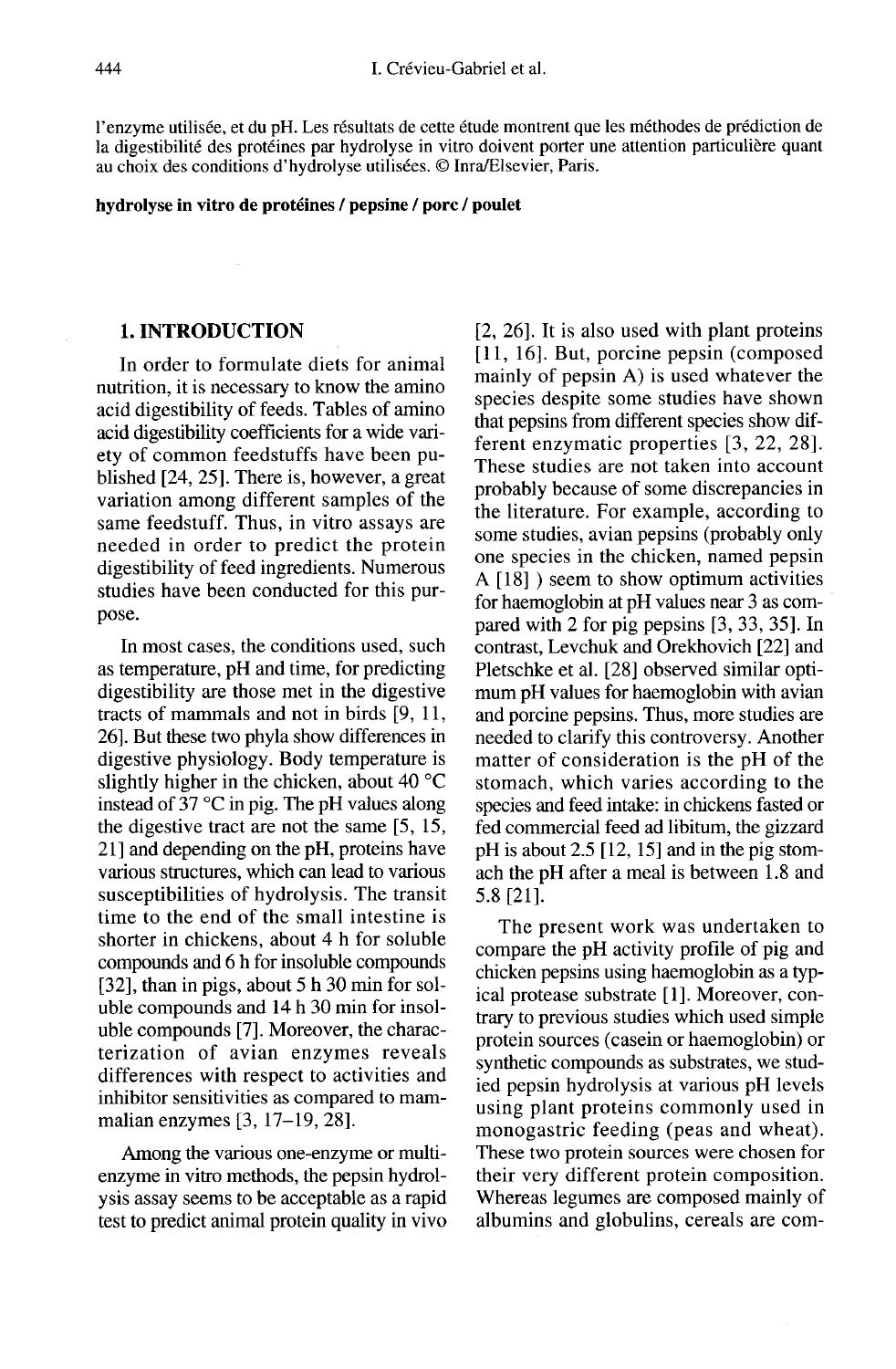posed of gliadins and glutenins. The consequences of the results observed to assess protein digestibility by in vitro hydrolysis are discussed.

## 2. MATERIALS AND METHODS

## 2.1. Chemicals

All chemicals used were of analytical grade. Sodium pentobarbital was obtained from Sanofi (Marne-la-Coquette, France). Tris sodium acetate, NaOH, potassium cyanide and ninhydrin were obtained from Merck (Nogent-sur-Marne, France). Ammonium sulphate, ammonium hydrogenocarbonate and sodium acetate salts were obtained from Prolabo (Fontenay-sous-bois, France). Acetic acid and 2-methoxyethanol were provided by Prolabo. Trichloroacetic acid (TCA) was supplied by Sigma (Saint-Quentin-Fallavier, France), as well as haemoglobin (H-2625) and bovine serum albumin (A-4503). Pepsin from porcine gastric mucosa was obtained from Merck (7190).

#### 2.2. Plant protein sources

Pea concentrate, obtained by air classification, and vital wheat gluten were kindly supplied by GEMEF and Roquette, respectively. They were in the form of fine powders.

The protein contents of these two products were estimated from the nitrogen content determined by the Kjeldahl method. The nitrogen to protein conversion factor used was 6.25.

#### 2.3. Biological materials

Glandular stomachs were obtained from broiler chickens (Gallus gallus, strain JV 915 and white Ross) of 24 days of age. Birds were fasted in order to obtain a higher pepsin activity in the final product [3]. After overnight fasting, the birds were killed with an intracardiac injection of sodium pentobarbital (1 mL per bird). Proventricula were recovered immediately after death. Visible fat was removed but the mucosae were too fragile to strip. The organs were washed with cold distilled water and were kept on ice in plastic boxes for 30 min maximum and frozen at  $-20$  °C where they were stored until required.

#### 2.4. Preparation of chicken pepsinogen

Crude extract of chicken pepsinogen was obtained using the stepwise salting-out methods of Yasugi and Mizuno [35] and Pichova and Kostka [27] with some modifications. Because the mucosae were too fragile to strip, the whole proventricula were used as the source of pepsinogen. All subsequent steps were performed from 0 to 4 °C. Frozen glandular stomachs (80 g) were cut into pieces and were homogenized with a mixer (Ultraturrax IKA) in 160 mL of 0.4 M Tris acetate buffer pH 8.6 in a 250 mL beaker, in ice. The homogenate was centrifuged at  $11\,000\,g$  for 30 min at  $\overline{4}$  °C, and the zymogen was salted-out stepwise from the supernatant by saturated ammonium sulphate solutions at 25, 45 and 80 %. After centrifugation at 11 000 g for 10 min, the precipitates from the 2nd and 3rd salting-out steps were pooled and dissolved in 80 mL of 10 mM  $NH_A HCO_3$  at pH 7. The solution was anmonium sulphate solutions at 25, 45 and 80 %.<br>After centrifugation at 11 000 g for 10 min, the<br>precipitates from the 2nd and 3rd salting-out<br>steps were pooled and dissolved in 80 mL of<br>10 mM NH<sub>4</sub>HCO<sub>3</sub> at pH 7. The sol dialysed against the dissolving buffer at 4 °C for 48 h with two changes of buffer per day. The solution was then freeze-dried and stored at  $-20$  °C.

## 2.5. Activity of pepsins on haemoglobin at various pH levels

Pepsin activity was determined according to the method of Anson [1] with some modifications. Hydrolyses were performed using 2.5 mL of acid-denatured haemoglobin (2 %) in 10 mL tubes. The pH of the reaction mixtures was adjusted to a range of pH levels from 1 to 5, by steps of 0.5, with 0.1 M NaOH or 1 M HC1 without the use of a buffer [3] and the volumes were adjusted so that each tube would be identical. The volume of the required acid or base was determined in a preliminary experiment. Just<br>before use, the enzymatic solution was prepared in 0.01 M HCl, and for the chicken pepsinogen, the solution was let to stand at room temperature for 10 min to activate the zymogen [3, 27, 35]. The enzymatic solutions were neutralized with 0.01 M NaOH and diluted with water. The final pH values of these solutions were about 5 and never over 6.5 because of the inactivation of pig and chicken pepsins at pH values over 6-6.5 and 7.5-8, respectively [3]. Enzymatic solutions (0.5 mL, 120  $\mu$ g·mL<sup>-1</sup>) were added to haemoglobin solutions (final weight ratio E/S: 1/820) and the final pH values were controlled. The hydrolyses were allowed to proceed for 10 min in a thermostatically controlled water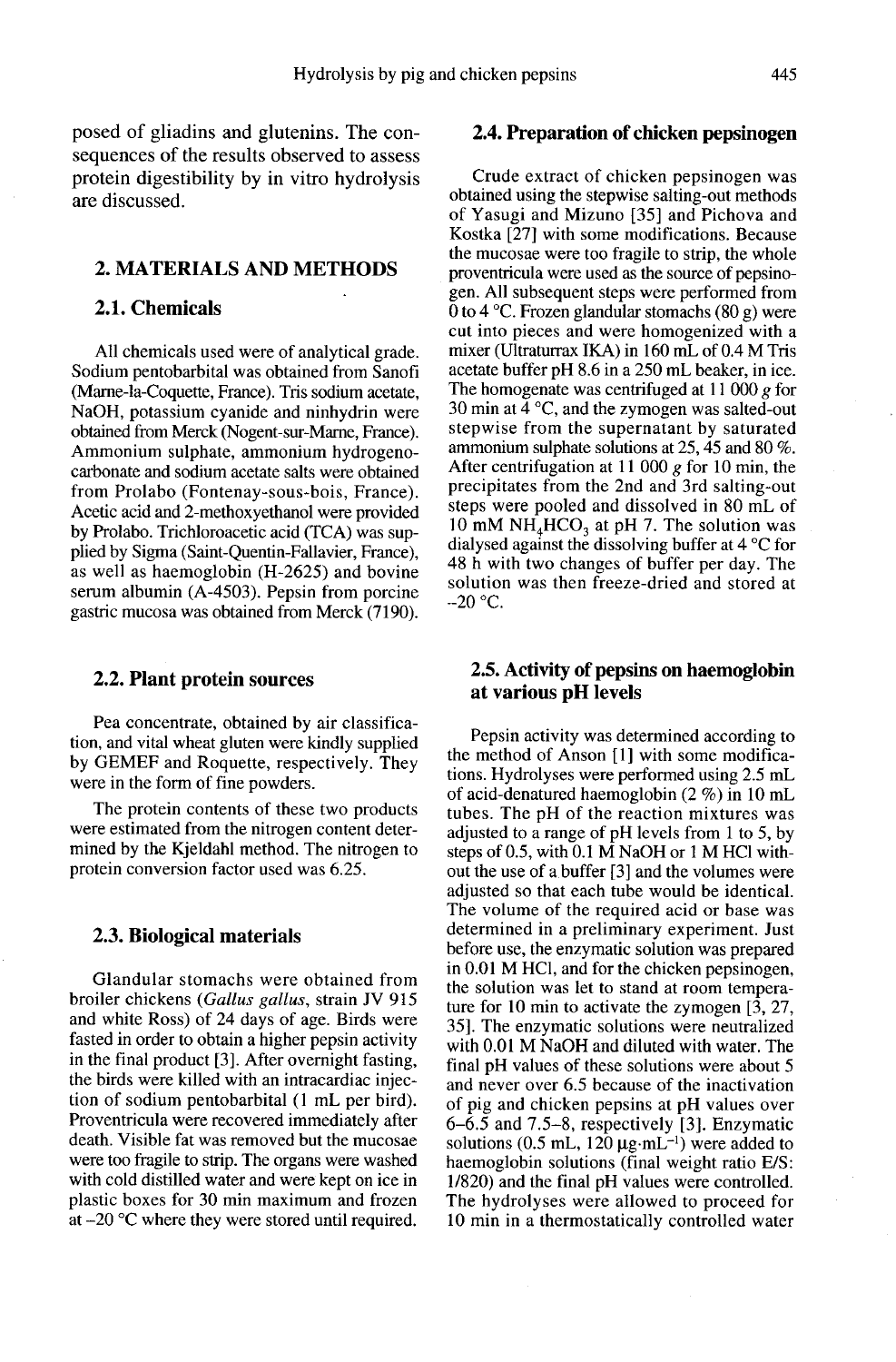bath at 40 °C, which corresponds to the body temperature of the chicken. The reaction was stopped by adding 5 mL of 10 % TCA (final concentration:  $2.7\%$ ), as in the standard assay, and let to stand at 4 °C. Blanks were made by adding TCA before the enzymatic solution. The TCA precipitate was discarded after centrifugation at 10 000 g for 10 min at 4 °C. The absorbance of the TCA-soluble products was measured at 280 nm. It was assured that the absorbance differences at 280 nm between the test and the blank samples were inferior to 0.8, for the linearity of the assay [4]. The activity for each pH was calculated as follows: one proteolytic unit was defined as the amount of enzyme which produced an increase in absorbance at 280 nm of 0.001 per minute under the assay conditions. For the pH activity profile, it was expressed as a percentage of the maximum activity of each enzyme. Each hydrolysis at one pH was performed in triplicate.

#### 2.6. Colorimetric protein assay

The determination of protein content in solution was performed according to a modified method of Landry and Delhaye [20]. This assay avoids the underestimation of compounds of low molecular weight. Fifty microlitres of 8 M NaOH were added to  $150 \mu L$  of the sample in polypropylene threaded tubes (2 mL) with installed 0-ring screwcaps provided by Starsted (Nümbrecht, Germany). They were tightly sealed then heated to 130 °C ( $\pm$  0.5 °C) in a dry block heater (Pierce) for 120 min. After cooling, they were centrifuged  $(3,000, \rho, 3,00)$  is spin down the water condensed at the cap level. The following was added to each of a series of tubes:  $100 \mu L$  40 % (v/v) acetic acid, 400  $\mu$ L 60 % (v/v) 2-methoxyethanol and  $150 \mu L$  0.2 mM potassium cyanide in acetate Rosen buffer [31] diluted two times. The potassium cyanide solution prepared from a stock solution of 0.01 M. Ninhydrin (150  $\mu$ L of a 3 % (p/v) solution in 2-methoxyethanol) was also added. Each addition was followed by vortexing. Then the tubes were sealed and heated for 15 min at 100 °C in a dry block heater. After cooling at room temperature and waiting less than 1 h after the end of heating, the absorbance of the solution was measured at 570 nm. A blank was prepared by solubilizing the sample medium and reagents only. Bovine serum albumin (in a range  $0-50 \mu$ g·mL<sup>-1</sup>) was used as a standard protein.

## 2.7. Pepsin hydrolyses of proteins from peas and wheat, at various pH levels

Hydrolyses were performed on protein suspensions. One hundred millilitres of erlenmeyer containing magnetic stirring bars (350 rpm) were used. To each erlenmeyer, 20 mL of 0.01 M HC1 were added. They were incubated in a thermostatically controlled water bath (40 °C) and closed with rubber plastic. When the correct temperature was reached, an equivalent of about 200 mg of proteins (weighed with an accuracy of 0.1 mg) was added. Pea concentrate or wheat gluten were suspended for 10 min and the pH was adjusted as described above (see section 2.5). The enzymatic solution (4 mL,  $0.6$  mg·mL<sup>-1</sup>) was prepared as described above (see section 2.5) and added to the protein suspension (final weight ratio E/S: 1/80). Then, the hydrolyses were allowed to proceed for 10 min at 40 °C. The reactions were stopped by adding TCA to a final concentration of 10 % instead of 2.7 %, as previously used for haemoglobin because of an inefficiency of low TCA concentration in precipitating the proteins tested, especially pea proteins. Blanks were prepared by adding TCA before the enzymatic solution. The samples were let to stand at 4 °C. The TCA precipitates were discarded after centrifugation at 10 000 g for 10 min at 4  $^{\circ}$ C. The absorbance at 280 nm could not be used because of substances interfering particularly with the pea concentrate (nucleic acids, polar pigments such as flavonoids, saponins, vitamins). TCA-soluble products were measured by the protein assay described above (see section 2.6) after dilution with distilled water to 1/20 and 1/10 for pea concentrates and wheat gluten, respectively (TCA final concentration of 0.5 and 1 %, respectively). The degree of hydrolysis was measured by liberated TCA-soluble products. Data were expressed as the percentage of maximum hydrolysis. Each hydrolysis at one particular pH was performed in duplicate.

## 2.8. Protein solubility in acid conditions of plant proteins

An equivalent of about 200 mg of protein was suspended in 22.5 mL of HCI, pH 1.5, 2.5 or 3.5, in 100 mL erlenmeyer and was incubated at 40 °C. The mixtures were homogenized for 10 min by magnetic stirring at 350 rpm. The pH values were adjusted with HCI. The samples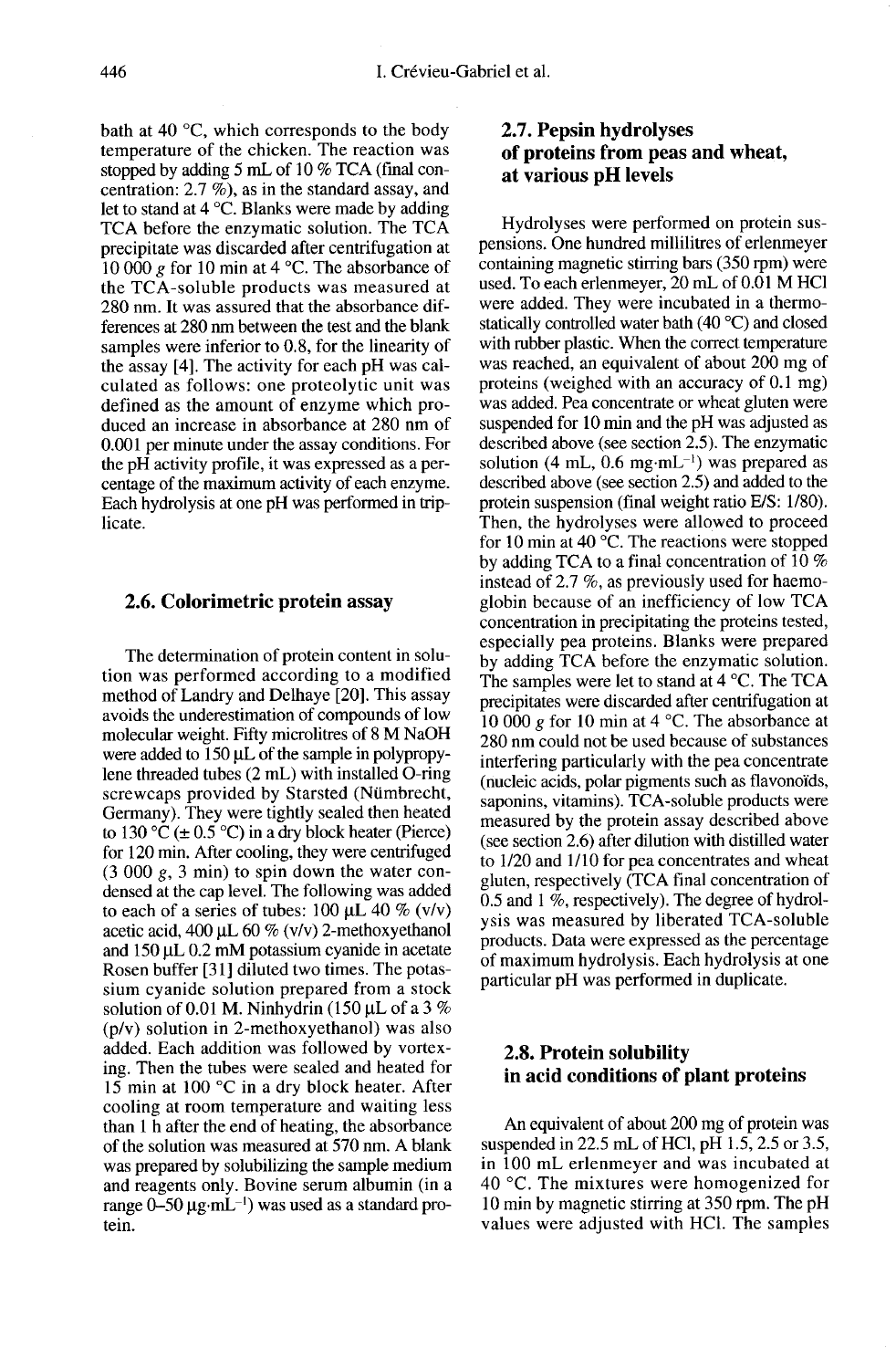were centrifuged for 10 min at 9 000 g at ambiant temperature and the supernatants were assayed as described above, after a 1/50 dilution. Data were expressed as milligrams of solubilized protein per 100 mg of initial protein.

## 2.9. In vitro pepsin hydrolyses kinetic profiles of proteins from peas and wheat

An equivalent of about 200 mg of proteins, weighed to an accuracy of 0.1 mg, were incubated at 40 °C in a water-bath, in a 100 mL erlenmeyer with 22.5 mL of HC1 pH 1.5, 2.5 or 3.5. The mixtures were homogenized for 10 min by magnetic stirring at 350 rpm. The pH values were adjusted with HCI as described before and 2.5 mL of porcine or chicken pepsin/HCI  $(550 \text{ U} \cdot \text{mL}^{-1})$ , see section 2.5) were added (final weight ratio E/S was about 1/80 as for pH hydrolysis profiles). For each pH, the hydrolysis kinetics were performed for 60 min. Moreover, other hydrolyses for 20 and 50 min were also performed at each pH, in triplicate. Prior to the addition of the enzyme (time 0) and at various time intervals thereafter,  $400 \mu L$  samples of the suspension were removed in duplicate from the erlenmeyer and the reaction was stopped by precipitating proteins in 10 % final TCA. Samples were let to stand at 4 °C and centrifuged for 10 min at 9 000 g. The supernatants were assayed as described above, after a 1/50 dilution. Data were expressed as milligrams of TCA-soluble oligopeptides liberated per 100 mg of initial protein.

#### 2.10. Statistical analysis

The results were analysed by one-way and two-way analysis of variance using Statview software. The statistical significance of differences between means was evaluated using the Scheffe F Test.

## 3. RESULTS

The protein contents  $(N \times 6.25)$  of pea concentrate and wheat gluten were 52.3 and 85.5 % of dry matter, respectively.

## 3.1. Crude extract of chicken pepsinogen

Crude extract (3.46 g) of chicken pepsinogen was obtained from 80 g of proventriculus. The results of the enzymatic activity assay on haemoglobin at the optimum pH of chicken pepsin after filtration on a  $0.22$  µm membrane was 665 U $\cdot$ mg<sup>-1</sup> (see section 2.5.). Porcine pepsin preparation<br>obtained by Merck had an activity of<br>550 U-mg<sup>-1</sup> at the optimum pH determined<br>in our study. obtained by Merck had an activity of 550 U-mg<sup>-1</sup> at the optimum pH determined in our study.

## 3.2. Optimum pH of the two pepsins

Activities of pepsins on haemoglobin at various pH, expressed in percentage of activity at the optimum pH, are shown in  $fig$ ure 1. The optimum pH level of the activity



Figure 1. pH activity profiles of pig and chicken pepsins with haemoglobin as the substrate. Hydrolysis was performed on 2.5 mL of aciddenatured haemoglobin  $(2 \%)$ . The pH of the reaction mixture was adjusted to a pH range  $1-5$ , by steps of 0.5, with  $0.1$  M NaOH or  $1$  M HCl, and the final volume was adjusted. Enzymatic solutions (0.5 mL, 120  $\mu$ g·mL<sup>-1</sup>) were added to haemoglobin solutions (final weight ratio E/S: 1/820) and the final pH values were controlled. Hydrolyses were allowed to proceed for 10 min at 40  $\degree$ C. The reactions were stopped by adding TCA to a final concentration of 2.7 %. Blanks were prepared by adding TCA before the enzymatic solution. Absorbances of the TCA-soluble products were measured at 280 nm. The results are expressed as the percentage of the maximum activity (see section 2.5). Each hydrolysis at one pH was performed in triplicate.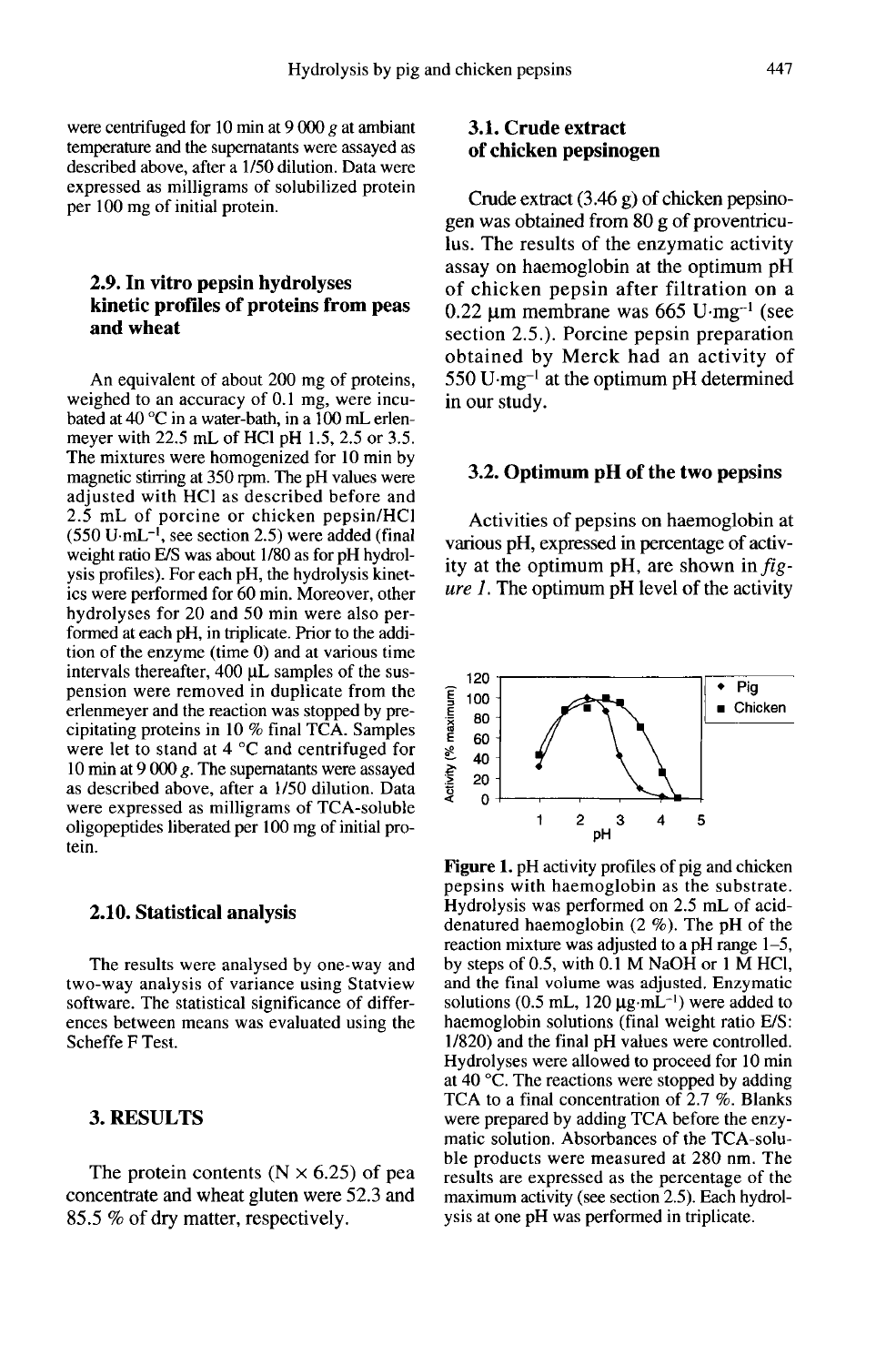**Table I.** Optimum pH of pig and chicken pepsins on various substrates. For details, see figures 1 and 2.

| <b>Substrates</b> | Pepsins   |           |  |  |
|-------------------|-----------|-----------|--|--|
|                   | Pig       | Chicken   |  |  |
| Haemoglobin       | 2         | $2.5 - 3$ |  |  |
| Pea concentrate   | $1 - 1.5$ | $1 - 1.5$ |  |  |
| Wheat gluten      | 1.5       | 1.5       |  |  |

was slightly lower for pig pepsin than for chicken pepsin, 2 and 2.5-3, respectively  $(table I)$ . The activity of chicken pepsin was less sensitive to pH change than that of the pig pepsin: the activity remained above 40 % from pH 1.0 to 3.9 for chicken pepsin, while this was observed in a more narrow range of  $pH (1.1–3.0)$  for the pig pepsin.

Pepsin hydrolyses of pea concentrate and wheat gluten at various  $pH$  are shown in  $fig$ ure 2. The optimum pH level of hydrolysis was lower with these two protein sources when compared to haemoglobin. Moreover, it was similar for pig and chicken pepsins, pH 1-1.5 for pea concentrate and pH 1.5 for wheat gluten  $(table I)$ . As with haemoglobin, however, it was also observed that chicken pepsin was less sensitive to pH change than pig pepsin.

## 3.3. Protein solubility in acid conditions

Protein solubility at pH 1.5-3.5, measured by amounts of soluble nitrogen compounds in these media and expressed as the percentage of total protein, are presented in



Figure 2. pH activity profiles of pig and chicken pepsins with vegetable protein sources as substrates (pea concentrate, wheat gluten). The hydrolyses were performed on protein suspension, on an equivalent of about 200 mg of protein in 20 mL 0.01 M HCl. After the adjustment of the pH, the enzymatic solution (4 mL, 0.6 mg·mL<sup>-1</sup>) was added (final weight ratio E/S: 1/80). Hydrolysis was allowed to proceed for 10 min at 40  $^{\circ}$ C. The reaction was stopped by adding TCA to a final concentration of 10 %. Blanks were prepared by adding TCA before the enzymatic solution. TCA-soluble products were measured by performing a colorimetric assay of protein as described in the text (see section 2.6). The degree of hydrolysis was measured by liberated TCA-soluble products and expressed as the percentage of maximum hydrolysis. Each hydrolysis at one pH was performed in triplicate.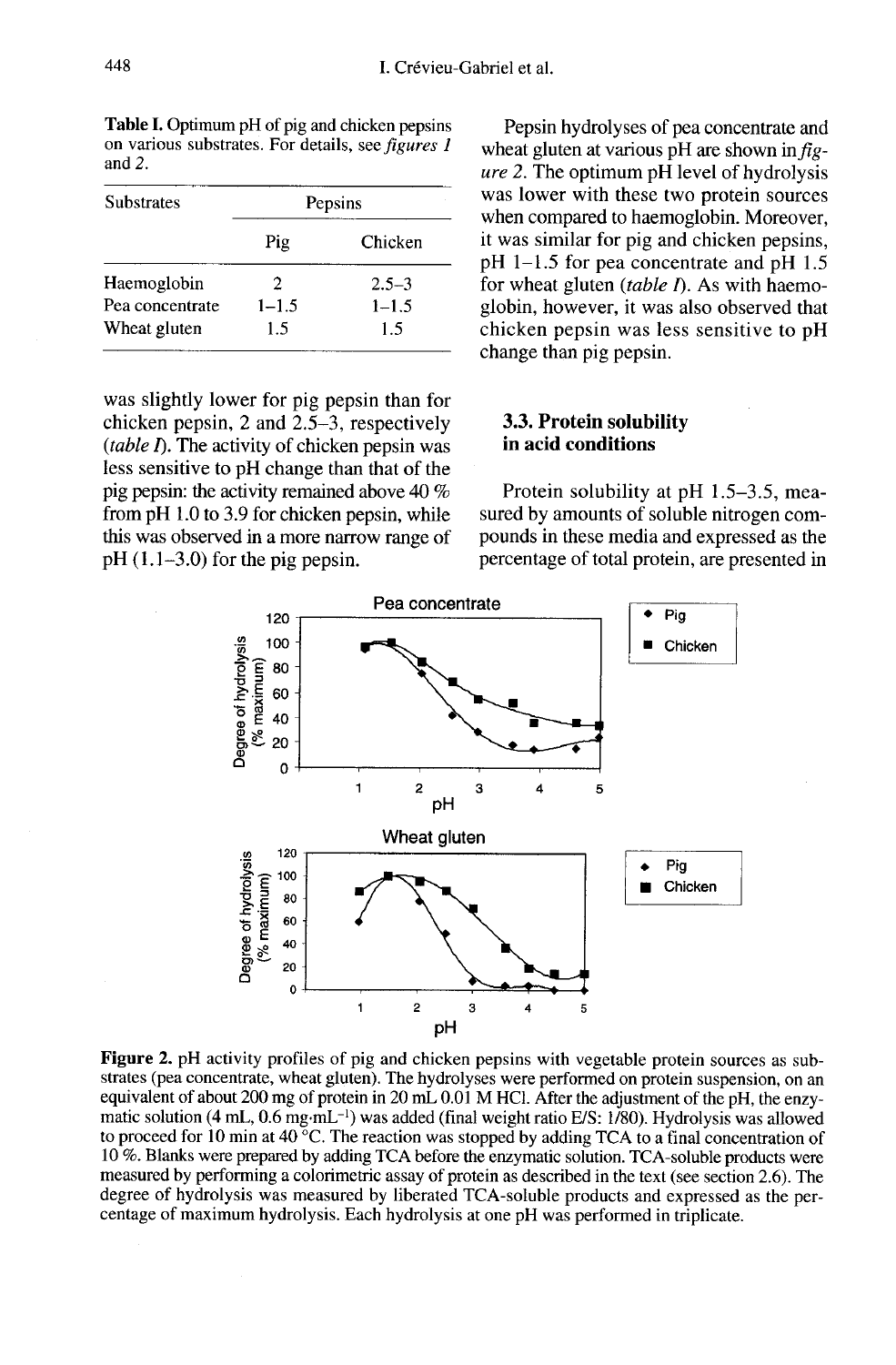| pH  | Pea concentrate   | Wheat gluten      |
|-----|-------------------|-------------------|
| 1.5 | $33.5 \pm 0.08$ c | $33.0 \pm 0.05$ c |
| 2.5 | $30.4 \pm 0.03$ b | $33.0 \pm 0.02$ c |
| 3.5 | $10.0 \pm 0.29 a$ | $33.0 \pm 0.08$ c |

**Table II.** Protein solubility (%) of pea concentrate and gluten proteins in acid conditions.

An equivalent of about 200 mg of proteins was suspended in 22.5 mL of HCl, pH 1.5, 2.5 or 3.5, and incubated at 40 °C. pH was adjusted with HCl. After centrifugation, the supernatants were assayed by the colorimetric protein assay as described in the text (see section 2.6). Data were expressed as milligrams of solubilized protein per 100 mg of initial protein. The values are means of duplicate (mean  $\pm$  SE,  $n = 3$ ). Values with different letters are significantly different  $(P < 0.05)$ .

table II. For pea concentrate proteins, solubility was different with different pH. It decreased as the pH increased, with a sharp decrease between pH 2.5 and 3.5, from 30.4 to only 10.0 % of soluble compounds. For wheat gluten, protein solubility is similar whatever the pH of the suspension  $(33.0\%)$ .

## 3.4. Pepsin hydrolysis at various acid pH of the two plant proteins (pea concentrate and wheat gluten)

The percentage of low molecular weight compounds liberated from pea or wheat proteins during hydrolysis with pig or chicken pepsin at pH 1.5-3.5 are represented in fig *ure* 3. At the optimum pH  $(1.5)$  these time course hydrolysis profiles showed fast hydrolysis during the first 10 min, followed by slow hydrolysis until 60 min. At pH 2.5 and 3.5, a slow hydrolysis was observed.

Considering triplicate determinations of pepsin hydrolyses at 20 and 50 min, the differences of degree of hydrolysis were statistically analysed (table III). With porcine pepsin, pea proteins were more hydrolysed than wheat proteins whatever the pH values. On the contrary, with chicken pepsin, the order of the hydrolysis of the two proteins was dependent on pH. At pH 1.5, the degree of hydrolysis was similar. At pH 2.5, pea proteins were less hydrolysed than wheat proteins. At pH 3.5, as with pig pepsin, pea proteins were hydrolysed more

than wheat ones. The difference in the hydrolysis between the two protein sources was higher with pig pepsin than with chicken pepsin. For example, after 50 min of hydrolysis at pH 1.5, 2.5 and 3.5, differences between pea and wheat hydrolysis were 10.5, 12.7 and 9.9 for pig pepsin, respectively, instead of 0.0, 8.4 and 8.5 for chicken pepsin.

In this experiment, the effects of pepsin origin, type of proteins, pH and interactions could be statistically tested (table IV). The main effects that were observed were those of protein and pH. Many interactions were also observed, mainly between protein source and enzyme and between enzyme and pH. There was also an interaction between the three studied parameters, protein sources, enzymes and pH. According to the interactions, it appeared that the pepsin origin affected the results in different ways depending on pH and proteins.

## 4. DISCUSSION

Pepsinogen was extracted in an alkaline buffer in order to neutralize the acid of the gland, and not in acid or a neutral buffer in order to avoid the autolytic digestion of pepsinogen [18]. Acetone precipitation and the stepwise salting-out with saturated ammonium sulphate solutions are among the various precipitation procedures used to obtain pepsinogen from the supernatant of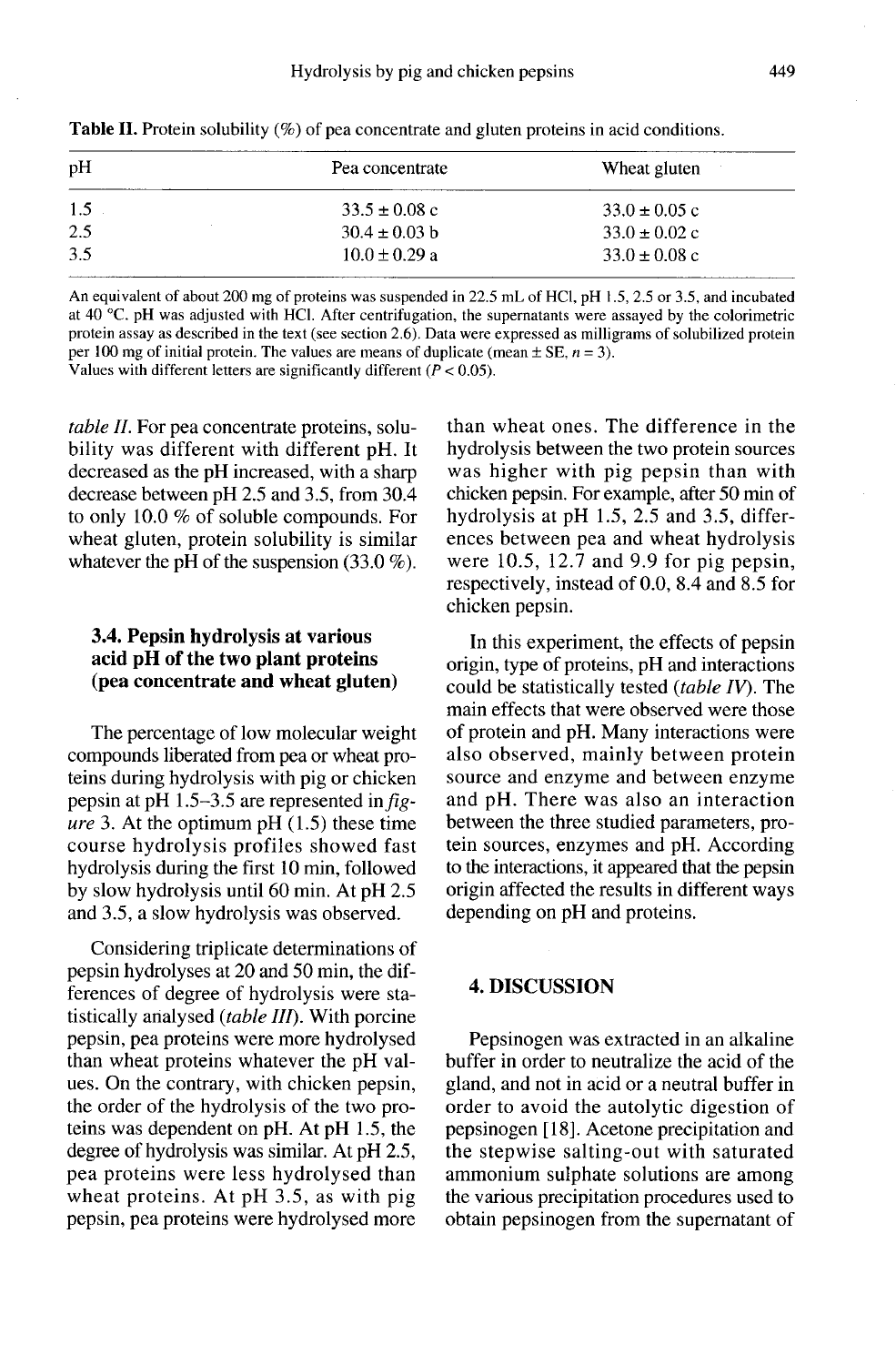the homogenate of glandular stomachs. We chose to use the stepwise salting-out of pepsinogen, because according to Pichova and Kostka [27], a loss of activity occurs during the precipitation of zymogen from the homogenate by acetone. The one step salting-out method of Yasugi and Mizuno [35] was not chosen because of contamina-



Figure 3. Hydrolysis kinetic profiles of proteins from peas and wheat with pig and chicken pepsins. An equivalent of about 200 mg of proteins was incubated at 40 °C in 22.5 mL of HCl pH 1.5, 2.5 or 3.5. The pH was adjusted with HCl and 2.5 mL of porcine or chicken pepsin/HCl (550  $U \cdot mL^{-1}$ ) were added. The proteins were precipitated in 10 % final TCA at various intervals of incubation. TCAsoluble products were assayed by a colorimetric assay of protein as described in the text (see section 2.6). Data were expressed as milligrams of oligopeptides liberated per 100 mg of initial protein.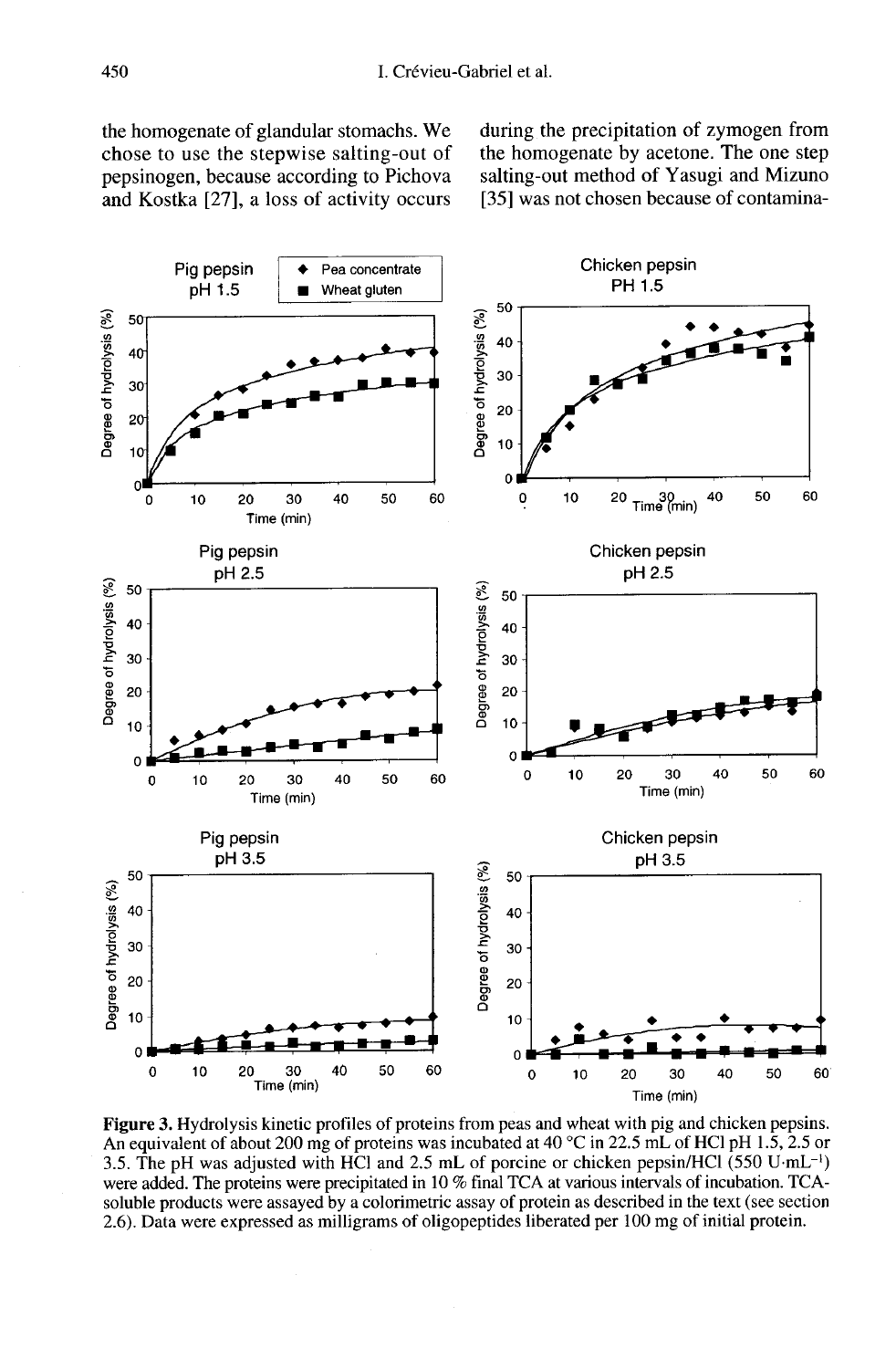| <b>Species</b> | pH  | Protein source                  | Hydrolysis time                        |                                        |  |
|----------------|-----|---------------------------------|----------------------------------------|----------------------------------------|--|
|                |     |                                 | $20 \text{ min}$                       | $50 \,\mathrm{min}$                    |  |
| Pig            | 1.5 | pea concentrate<br>wheat gluten | $35.2 \pm 2.07$ b<br>$26.5 \pm 0.52$ a | $50.2 \pm 1.18$ b<br>$39.7 \pm 0.88$ a |  |
|                | 2.5 | pea concentrate<br>wheat gluten | $10.3 \pm 0.94$ b<br>$2.6 \pm 0.63$ a  | $19.6 \pm 0.53$ b<br>$6.9 \pm 0.96$ a  |  |
|                | 3.5 | pea concentrate<br>wheat gluten | $6.9 \pm 0.64$ b<br>$0.9 \pm 0.93$ a   | $12.5 \pm 0.20$ b<br>$2.6 \pm 1.33$ a  |  |
| Chicken        | 1.5 | pea concentrate<br>wheat gluten | $28.0 \pm 1.70 a$<br>$29.9 \pm 1.22$ a | $45.5 \pm 0.79$ a<br>$45.5 \pm 2.00$ a |  |
|                | 2.5 | pea concentrate<br>wheat gluten | $11.1 \pm 0.82$ a<br>$13.5 \pm 0.22 b$ | $18.6 \pm 0.75$ a<br>$27.0 \pm 2.53 b$ |  |
|                | 3.5 | pea concentrate<br>wheat gluten | $4.5 \pm 0.43$ b<br>$0.0 \pm 0.00 a$   | $9.3 \pm 0.63$ b<br>$0.8 \pm 0.75 a$   |  |

Table III. The degree of hydrolysis with pepsins in acid conditions, of proteins from peas and wheat (mean  $\pm$  SE,  $n = 3$ ).

For details, see *figure* 3. Each hydrolysis was performed in triplicate.

Values in the same column with different letters (for the same species and pH values) are significantly different  $(P < 0.05)$ .

tion of the preparation with large amounts of mucin-like materials and a loss of activity observed by Bohak [3]. Our results showed a final product with haemoglobin activity similar to that of porcine pepsin usually used in in product with haemoglobin activity<br>a final product with haemoglobin activity<br>similar to that of porcine pepsin usually used<br>in in vitro studies, 665 and 550 U-mg<sup>-1</sup> for<br>chicken and pig pepsins, respectively. chicken and pig pepsins, respectively.

Some studies have shown that pepsins of various species, in particular mammals and birds, do not have the same enzymatic properties [3, 22, 28]. Concerning the controversy about the optimum pH of pepsins from avian species, our results confirmed<br>those of studies that showed a higher optimum pH of pepsins in birds than in pigs  $[3, \frac{1}{2}]$ 33, 35]. These optimum pHs are defined for haemoglobin. The optimum pH of an enzyme depends, however, on its substrates, as do those of gastric proteases [28]. In our study, we observed that while the optimum pH was 2 and 2.5-3 for haemoglobin hydrolysis with porcine and chicken pepsins, respectively, they were lower for the two plant proteins tested. This optimum pH (1.5)

|  |                                 |  | <b>Table IV.</b> Effect of protein source, enzyme and |  |
|--|---------------------------------|--|-------------------------------------------------------|--|
|  | pH on the degree of hydrolysis. |  |                                                       |  |

| Effect $(p)$            | Hydrolysis time  |                  |  |  |
|-------------------------|------------------|------------------|--|--|
|                         | $20 \text{ min}$ | $50 \text{ min}$ |  |  |
| Protein source $(PS)^1$ | < 0.0001         | < 0.0001         |  |  |
| PH <sup>2</sup>         | < 0.0001         | < 0.0001         |  |  |
| Enzyme $(E)^3$          | 0.2003           | 0.0013           |  |  |
| $PS \times E$           | < 0.0001         | < 0.0001         |  |  |
| $E \times pH$           | < 0.0001         | < 0.0001         |  |  |
| $PS \times pH$          | 0.1897           | 0.0017           |  |  |
| $PS \times E \times pH$ | 0.0059           | < 0.0001         |  |  |

<sup>1</sup> Pea concentrate, wheat gluten.

 $^{2}$  pH 1.5, 2.5, 3.5.

<sup>3</sup> Pig, chicken pepsins.

was similar despite the pepsin and plant protein source. It is slightly lower than the mean pH (about 2.5 [12, 15]) found in the gizzard of broiler chickens fed a commercial feed, or in the stomach of the pig after a meal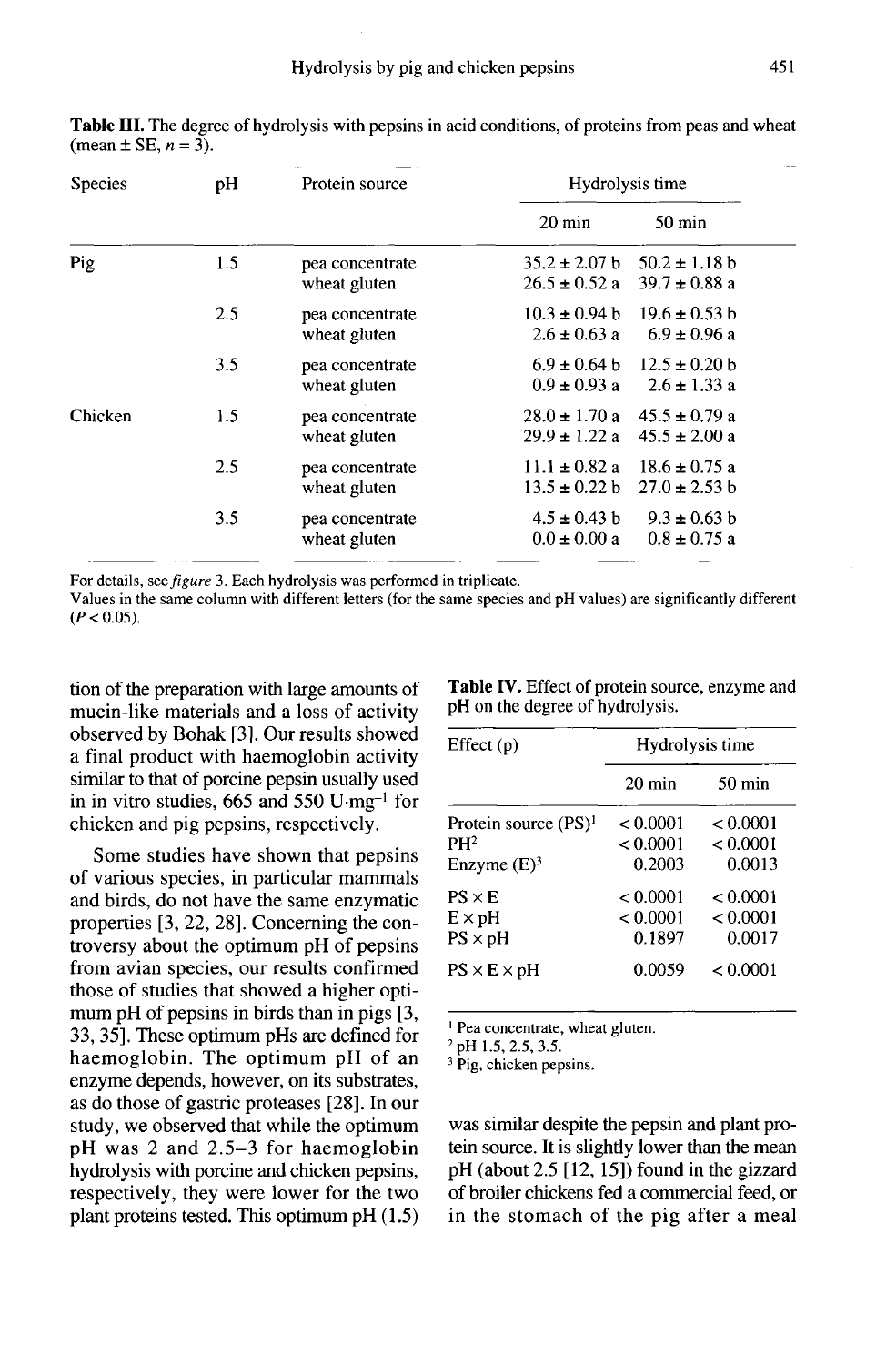(between 1.8 and 5.8 [21]). Thus, it seems that in vivo pepsin hydrolysis does not proceed under optimal conditions.

It may be remarked that chicken pepsin exhibited a broader pH range for a higher activity than did porcine pepsin which had a more specific pH activity. This was particularly evident with wheat proteins (figure 2). Contamination of chicken pepsin with cellular enzymes was probably not at the origin of the larger pH activity range. A larger pH range of avian pepsin activity compared to pig pepsin was also observed with purified chicken [3] or ostrich [28] pepsins. Avian pepsins seem less sensitive to non-optimal pH values, especially the highest pH values, than the pig pepsin. These proteases seem to be more adapted to a large pH range in the stomach than pig pepsin. Although ad libitum feeding does not lead to an increase in gizzard pH in chickens [12], the pH value varies greatly between individuals, from 0.4 to 5.4 [15]. Moreover, in some cases such as in laying hens, a high variation of gizzard pH is observed because of calcium salts for shell formation [23]. Avian pepsins may be less sensitive to pH change because of their stability at higher pH values [3, 27, 28]. In contrast, pig pepsin has a narrow pH range, whereas the pig stomach shows an important pH variation due to its feeding by meal; an increase of 3 and even 4 pH units after a standard growing feed can be observed, followed by a decrease to reach the initial pH of about 1.8 [21]. An increase in pH is also observed in birds (such as geese) fed by tube feeding [8].

Use of the two pepsin preparations led to different degrees of hydrolysis of wheat and pea proteins. This confirmed the results of Keilova and Kostka [17] that showed different digestion products of the B-chain of oxidized insulin by chicken and pig pepsins.

The degree of hydrolysis depended on several factors (table IV). The protein sources were implicated because they have different protein compositions. Whereas legumes are composed mainly of albumins and globulins, cereals are composed of gliadins and glutenins. The different structures of these proteins may lead to different susceptibilities to hydrolysis. The pH effect was important because of a change of protein structure and enzyme activity with  $pH$  (*figures 1* and 2). The pepsin source effect appeared only with long time hydrolysis (50 min) and not with short time hydrolysis (20 min) probably because the consequences of different enzymatic properties appeared only after long hydrolyses. Various interactions were shown in the degrees of hydrolysis (table IV). With short time hydrolysis no enzyme effect was observed; it did, however, occur in interaction with protein source and pH. The interaction between the protein source and the enzyme, is probably due to the specificity of the proteases for their substrates. Indeed, chicken pepsin is more specific than pig pepsin: in contrast with pig pepsin, avian pepsins are unable to cleave low molecular substrates [3, 10, 22, 28]. Chicken pepsin is more efficient in hydrolysing typical substrates such as haemoglobin and less active in clotting milk than pig pepsin [ 10, 22]. The interaction between the enzyme and pH is due to different pH profiles of each pepsin as observed in our study. The interaction between the protein source and pH appeared with long hydrolysis times. This is probably due to a change in protein structure with pH. The interaction between the three factors studied was due to the interactions explained above.

The comparison of the degrees of hydrolysis of the two protein sources showed more similar results with chicken pepsin than with porcine pepsin. It can be deduced that the chicken pepsin is less sensitive to changes in the environment such as pH or protein source. This would mean that chicken pepsin is more adapted to change than the pig pepsin. This adaptation may be due to shorter transit time in birds, which therefore need to have more efficient enzymes. Indeed, the mean transit time in the chicken gizzard is about 20 and 50 min for soluble and insoluble markers, respectively [32],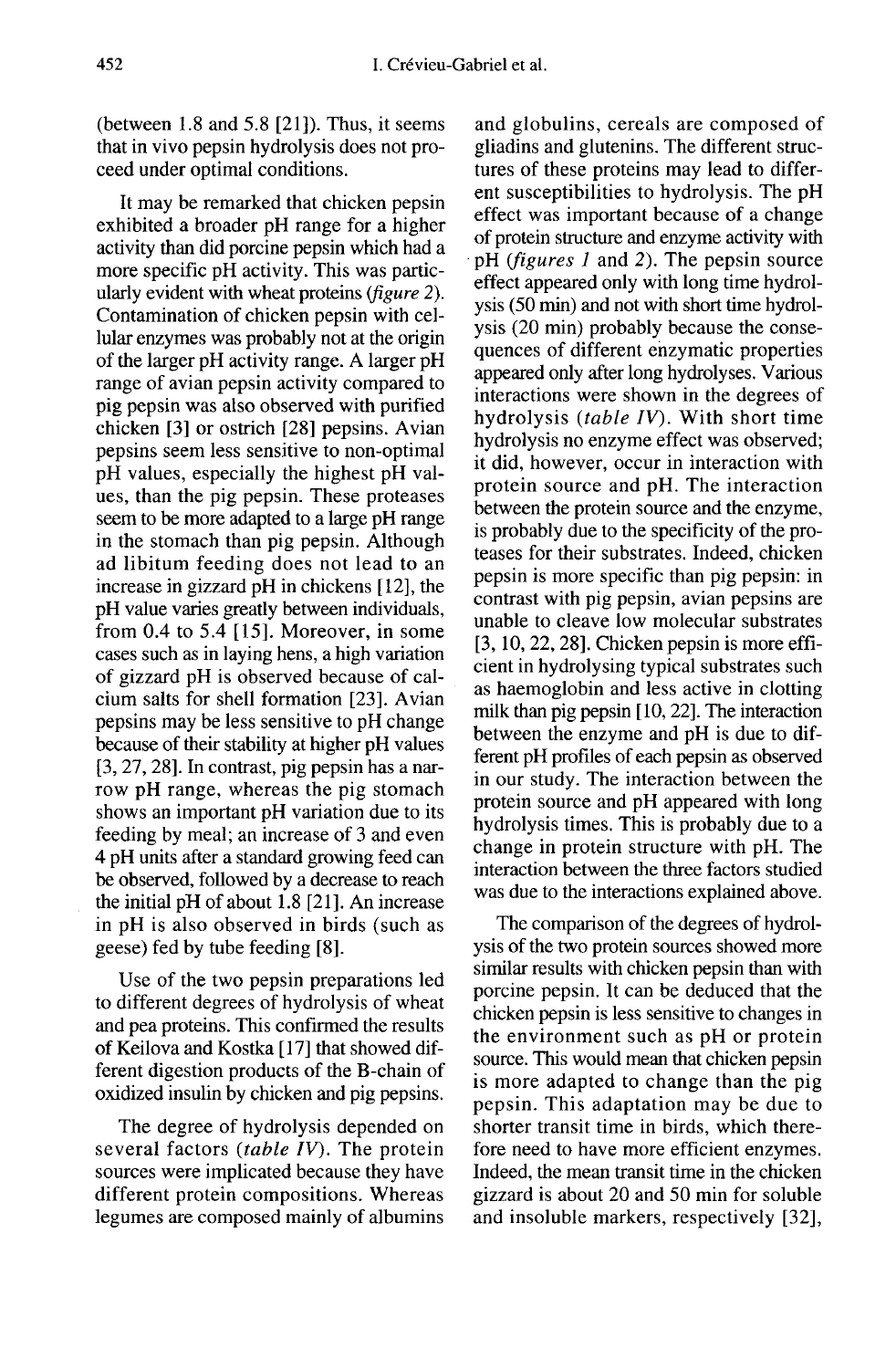whereas it is about 3 and 13 h, respectively, in the pig stomach [7].

Solubility can be considered to influence protein hydrolysis: a higher solubility is supposed to increase hydrolysis by increasing the exposure of peptide bonds to enzymes. Indeed, Woodward and Carroll [34] observed that changes in the relative hydrolysis of casein and soya-bean proteins by pepsin for those pH values varying from 2.6 to 4.6 or by pancreatin from pH 5.6 to 7.6 paralleled the substrate solubility. They also observed that when these proteins were heated, both the hydrolysis and solubility decreased. In our study, the decrease in pea concentrate protein solubility with pH increase, which is particularly important between pH 2.5 and 3.5, is due to an isoelectric pH at about 4-4.5 [14]. Wheat gluten proteins have the same solubilities between pH 1.5 and 3.5, about 30 %, as they are principally composed of prolamins which are basic proteins with an isoelectric pH higher than 5 [29]. At pH 1.5, pea and wheat proteins have similar solubilities and classification of these two protein sources by hydrolysis depends on the enzymatic species. At pH 2.5, pea proteins were slightly less soluble than wheat ones, and the classification of these two protein sources was different between the two pepsins. At pH 3.5, pea proteins were markedly less soluble than wheat ones, and were better hydrolysed whatever the enzyme species used. Thus, even if solubility may be implied in protein hydrolysis, it is not the only factor involved. In the same way, numerous studies have shown no simple relationship between the susceptibility to hydrolysis and solubility [6, 30].

## 5. CONCLUSION

Studies which attempt to classify proteins with in vitro methods often use pig pepsin whatever animal is concerned. But proteases of different species have various enzymatic properties. With the two tested protein sources, erroneous classification is

obtained if pig pepsin is used instead of chicken pepsin. In order to find out whether the observed results are due to particular structures of pea and wheat proteins or can be generalized, other protein sources must be tested. In practice, our results suggest that the conditions of in vitro hydrolysis used to assess the digestibility of proteins may be defined for each species as has already been done in fish [13]. The appropriate enzyme (derived from the species of interest) should be employed, and the pH of the digestive tract and digestion time should be taken into consideration.

## ACKNOWLEDGEMENTS

The authors thank J. Landry and S. Delhaye for information about some adaptations of their colorimetric protein assay with ninhydrin, and C. Février and Y. Nys for informations about gastrointestinal pH in pigs and birds, respectively.

#### REFERENCES

- [1] ] Anson M.L., The estimation of pepsin, trypsin, papain, and cathepsin with hemoglobin, J. Gen. Physiol. 22 (1938) 79-89.
- [2] AOAC, Pepsin Digestibility of Animal Protein Feeds, l3th ed., Association of Official Analytical Chemists, Washington, DC, 1980, pp. 130-132.
- [3] Bohak Z., Purification and characterization of chicken pepsinogen and chicken pepsin, J. Biol. Chem. 244 (1969) 4638-4648.
- [4] Bohak Z., Chicken pepsinogen and chicken pepsin, Methods Enzymol. 19 (1970) 347-358.
- [5] Braude R., Fulford R.J., Low A.G., Studies on digestion and absorption in the intestine of growing pigs. Measurements of the flow of digesta and pH, Br. J. Nutr. 36 (1976) 497-510.
- [6] Carbonaro M., Cappelloni M., Nicoli S., Lucarini M., Carnovale E., Solubility-digestibility relationship of legume proteins, J. Agric. Food Chem. 45 (1997) 3387-3394.
- [7] Clemens E.T., Stevens C.E., Southworth M., Sites of organic acid production and pattern of digesta movements in the gastrointestinal tract of swine, J. Nutr. 105 (1975) 759-768.
- [8] Clemens E.T., Stevens C.E., Southworth M., Sites of organic acid production and pattern of digesta movements in the gastrointestinal tract of geese, J. Nutr. 105 (1975) 1341-1350.